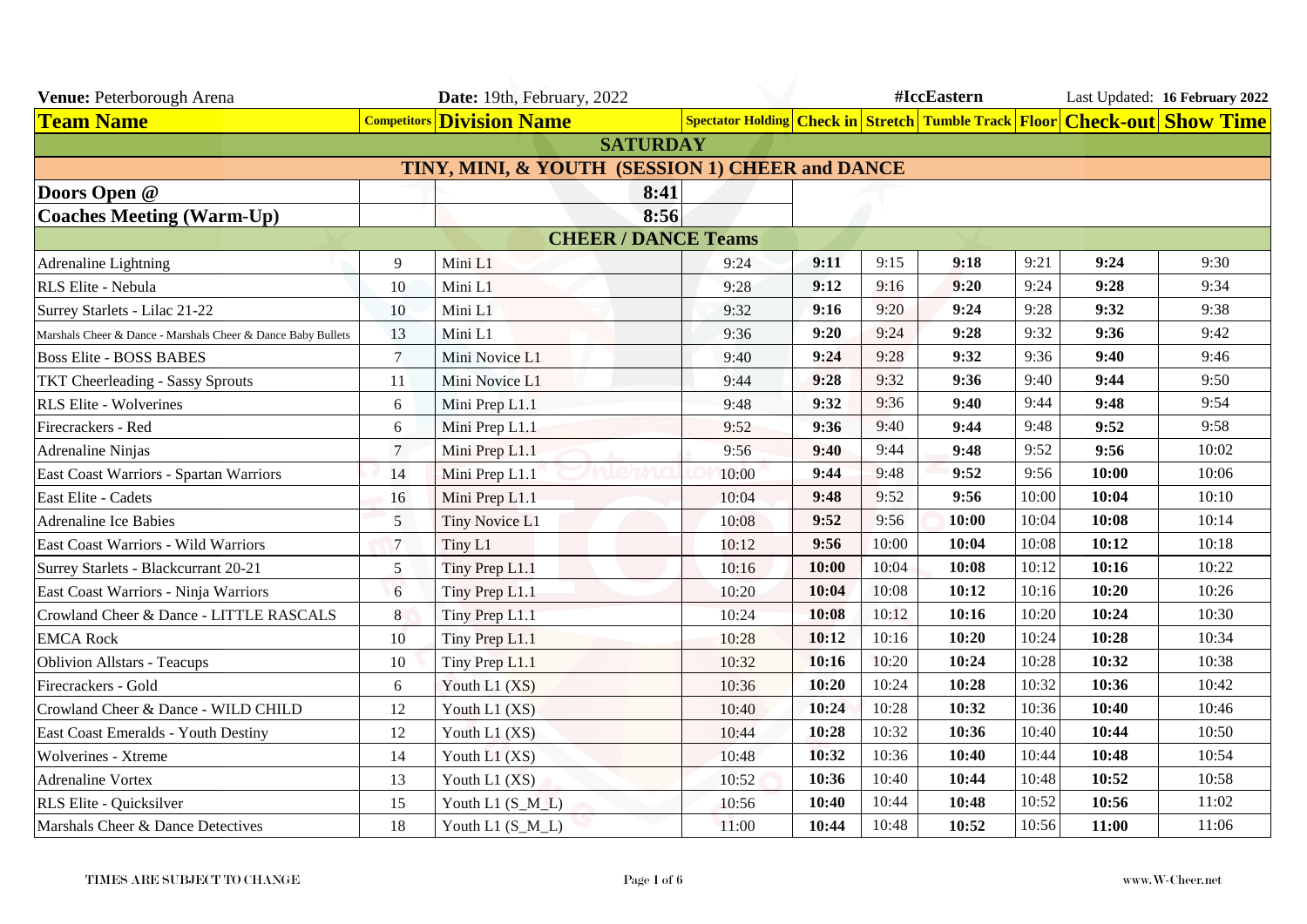| Venue: Peterborough Arena                |                    | Date: 19th, February, 2022           |       | #IccEastern |       |        |       |       | Last Updated: 16 February 2022                                            |
|------------------------------------------|--------------------|--------------------------------------|-------|-------------|-------|--------|-------|-------|---------------------------------------------------------------------------|
| <b>Team Name</b>                         | <b>Competitors</b> | <b>Division Name</b>                 |       |             |       |        |       |       | Spectator Holding Check in Stretch Tumble Track Floor Check-out Show Time |
| East Elite - Lieutenants                 | 20                 | Youth L1 $(S_M_L)$                   | 11:04 | 10:48       | 10:52 | 10:56  | 11:00 | 11:04 | 11:10                                                                     |
| <b>EMCA</b> Sunshine                     | $20\,$             | Youth L1 $(S_M_L)$                   | 11:08 | 10:52       | 10:56 | 11:00  | 11:04 | 11:08 | 11:14                                                                     |
| Surrey Starlets - Iris 21-22             | 16                 | Youth L1 (S_M_L)                     | 11:12 | 10:56       | 11:00 | 11:04  | 11:08 | 11:12 | 11:18                                                                     |
| <b>Oblivion Allstars - Ozone</b>         | 12                 | Youth L <sub>2</sub>                 | 11:16 | 11:00       | 11:04 | 11:08  | 11:12 | 11:16 | 11:22                                                                     |
| RLS Elite - Rogue                        | 15                 | Youth L <sub>2</sub>                 | 11:20 | 11:04       | 11:08 | 11:12  | 11:16 | 11:20 | 11:26                                                                     |
| <b>Boss Elite - RISE</b>                 | $\overline{7}$     | <b>Youth Novice L1</b>               | 11:24 | 11:08       | 11:12 | 11:16  | 11:20 | 11:24 | 11:30                                                                     |
| RLS Elite - Mayhem                       | 8                  | Youth Prep L1.1 (XS)                 | 11:28 | 11:12       | 11:16 | 11:20  | 11:24 | 11:28 | 11:34                                                                     |
| <b>TKT Cheerleading - Clovers</b>        | 8                  | Youth Prep L1.1 (XS)                 | 11:32 | 11:16       | 11:20 | 11:24  | 11:28 | 11:32 | 11:38                                                                     |
| Oblivion Allstars - Sapphire             | 10                 | Youth Prep L1.1 (XS)                 | 11:36 | 11:20       | 11:24 | 11:28  | 11:32 | 11:36 | 11:42                                                                     |
| <b>Boss Elite - TWINKLE</b>              | 5                  | Mini Contemporary/Lyrical            | 11:40 | 11:24       | 11:28 | 11:32  | 11:36 | 11:40 | 11:46                                                                     |
| <b>EMCA Glitter</b>                      | 15                 | Youth Prep L1.1 (S_M_L)              | 11:44 | 11:28       | 11:32 | 11:36  | 11:40 | 11:44 | 11:50                                                                     |
| East Coast Warriors - Samurai Warriors   | 16                 | Youth Prep L1.1 (S_M_L)              | 11:48 | 11:32       | 11:36 | 11:40  | 11:44 | 11:48 | 11:54                                                                     |
| Oblivion Allstars - Evolution.           | 19                 | Youth Prep L1.1 (S_M_L)              | 11:52 | 11:36       | 11:40 | 11:44  | 11:48 | 11:52 | 11:58                                                                     |
| Crowland Cheer & Dance - MONARCHS 1      | 8                  | <b>Youth Pom</b>                     | 11:56 | 11:40       | 11:44 | 11:48  | 11:52 | 11:56 | 12:02                                                                     |
| Roar - Fierce                            | 5                  | <b>Youth Pom</b>                     | 12:00 | 11:44       | 11:48 | 11:52  | 11:56 | 12:00 | 12:06                                                                     |
| East Coast Warriors - Cherokee Warriors  | $\overline{4}$     | Mini Pom                             | 12:04 | 11:48       | 11:52 | 11:56  | 12:00 | 12:04 | 12:10                                                                     |
| <b>Boss Elite - STARDUST</b>             | 6                  | Youth Contemporary/Lyrical           | 12:08 | 11:52       | 11:56 | 12:00  | 12:04 | 12:08 | 12:14                                                                     |
|                                          |                    |                                      | 12:12 | 11:56       | 12:00 | 12:04  | 12:08 | 12:12 | 12:18                                                                     |
| East Coast Warriors - Akkadian Warriors  | 8                  | Youth Contemporary/Lyrical           | 12:16 | 12:00       | 12:04 | 12:08  | 12:12 | 12:16 | 12:22                                                                     |
| Crowland Cheer & Dance - MONARCHS 2      | 8                  | Youth Contemporary/Lyrical           | 12:20 | 12:04       | 12:08 | 12:12  | 12:16 | 12:20 | 12:26                                                                     |
|                                          |                    |                                      | 12:24 | 12:08       | 12:12 | 12:16  | 12:20 | 12:24 | 12:30                                                                     |
| Crowland Cheer & Dance - FIERCE          | 5                  | Tiny Hip Hop                         | 12:28 | 12:12       | 12:16 | 12:20  | 12:24 | 12:28 | 12:34                                                                     |
| <b>Boss Elite - REBOUND</b>              | $\overline{4}$     | Mini Hip Hop                         | 12:32 | 12:16       | 12:20 | 12:24  | 12:28 | 12:32 | 12:38                                                                     |
| East Coast Warriors - Comanche Warriors  | 8                  | Mini Hip Hop                         | 12:36 | 12:20       | 12:24 | 12:28  | 12:32 | 12:36 | 12:42                                                                     |
|                                          |                    |                                      | 12:40 | 12:24       | 12:28 | 12:32  | 12:36 | 12:40 | 12:46                                                                     |
| Crowland Cheer & Dance - BLAZE           | 9                  | Youth Hip Hop                        | 12:44 | 12:28       | 12:32 | 12:36  | 12:40 | 12:44 | 12:50                                                                     |
| #ICCheer                                 |                    |                                      |       | Starts @    | 13:00 | Ends @ | 13:15 |       |                                                                           |
| <b>Awards / Battle of Champions Bids</b> |                    |                                      |       | Starts @    | 13:25 | Ends @ | 13:55 |       |                                                                           |
|                                          |                    | <b>Clear the Hall (After Awards)</b> |       |             |       |        |       |       |                                                                           |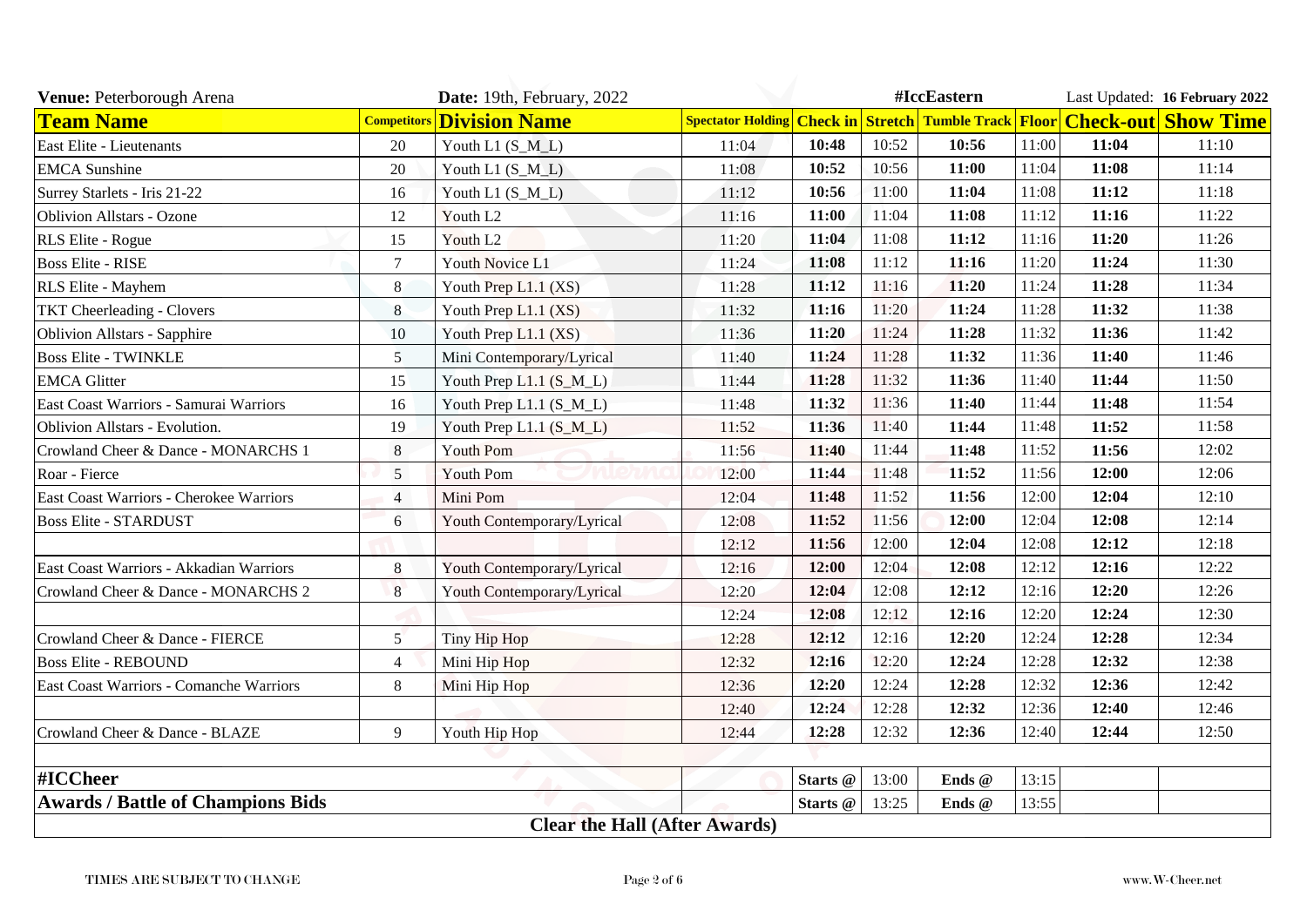| Venue: Peterborough Arena               |                | Date: 19th, February, 2022       |       |       |       | #IccEastern |       |       | Last Updated: 16 February 2022                                            |
|-----------------------------------------|----------------|----------------------------------|-------|-------|-------|-------------|-------|-------|---------------------------------------------------------------------------|
| <b>Team Name</b>                        |                | <b>Competitors Division Name</b> |       |       |       |             |       |       | Spectator Holding Check in Stretch Tumble Track Floor Check-out Show Time |
|                                         |                |                                  |       |       |       |             |       |       |                                                                           |
|                                         |                | <b>CHEER / DANCE Teams</b>       |       |       |       |             |       |       |                                                                           |
| RLS Elite - Ultron                      | 8              | Junior L1                        | 14:19 | 14:03 | 14:07 | 14:11       | 14:15 | 14:19 | 14:25                                                                     |
| Firecrackers - Black                    | 9              | Junior L1                        | 14:23 | 14:07 | 14:11 | 14:15       | 14:19 | 14:23 | 14:29                                                                     |
| <b>CRC</b> Slate                        | 11             | Junior L1                        | 14:27 | 14:11 | 14:15 | 14:19       | 14:23 | 14:27 | 14:33                                                                     |
| Entity Allstars - Indigo                | 13             | Junior L1                        | 14:31 | 14:15 | 14:19 | 14:23       | 14:27 | 14:31 | 14:37                                                                     |
| East Elite - Majors                     | 14             | Junior L1                        | 14:35 | 14:19 | 14:23 | 14:27       | 14:31 | 14:35 | 14:41                                                                     |
| Roar - Leopards                         | 14             | Junior L1                        | 14:39 | 14:23 | 14:27 | 14:31       | 14:35 | 14:39 | 14:45                                                                     |
| Surrey Starlets - Lavender 21-22        | 15             | Junior L1                        | 14:43 | 14:27 | 14:31 | 14:35       | 14:39 | 14:43 | 14:49                                                                     |
| East Coast Warriors - Celtic Warriors   | 10             | International Junior L1 (U17)    | 14:47 | 14:31 | 14:35 | 14:39       | 14:43 | 14:47 | 14:53                                                                     |
| RLS Elite - Vision                      | 14             | International Junior L1 (U17)    | 14:51 | 14:35 | 14:39 | 14:43       | 14:47 | 14:51 | 14:57                                                                     |
| Wolverines - Weapon - X                 | 15             | <b>Exhibition Performance</b>    | 14:55 | 14:39 | 14:43 | 14:47       | 14:51 | 14:55 | 15:01                                                                     |
| East Elite - Colonels                   | 14             | International Junior L2 (U17)    | 14:59 | 14:43 | 14:47 | 14:51       | 14:55 | 14:59 | 15:05                                                                     |
| <b>EMCA</b> Gravity                     | 15             | International Junior L2 (U17)    | 15:03 | 14:47 | 14:51 | 14:55       | 14:59 | 15:03 | 15:09                                                                     |
| RLS Elite - Venom                       | 16             | International Junior L2 (U17)    | 15:07 | 14:51 | 14:55 | 14:59       | 15:03 | 15:07 | 15:13                                                                     |
| <b>Oblivion Allstars - Stealth</b>      | 17             | International Junior L2 (U17)    | 15:11 | 14:55 | 14:59 | 15:03       | 15:07 | 15:11 | 15:17                                                                     |
| Flyers Elite - Venom                    | 21             | International Junior L2 (U17)    | 15:15 | 14:59 | 15:03 | 15:07       | 15:11 | 15:15 | 15:21                                                                     |
|                                         |                |                                  | 15:19 | 15:03 | 15:07 | 15:11       | 15:15 | 15:19 | 15:25                                                                     |
| Crowland Cheer & Dance - MAJESTY'S 2    | 5              | Junior Contemporary/Lyrical      | 15:23 | 15:07 | 15:11 | 15:15       | 15:19 | 15:23 | 15:29                                                                     |
| Surrey Starlets - Byzantium 21-22       | 15             | Junior L <sub>2</sub>            | 15:27 | 15:11 | 15:15 | 15:19       | 15:23 | 15:27 | 15:33                                                                     |
| Roar - Sabretooth                       | 10             | Junior L <sub>2</sub>            | 15:31 | 15:15 | 15:19 | 15:23       | 15:27 | 15:31 | 15:37                                                                     |
| <b>Boss Elite - DE-FIANCE</b>           | 11             | Junior L <sub>2</sub>            | 15:35 | 15:19 | 15:23 | 15:27       | 15:31 | 15:35 | 15:41                                                                     |
| <b>EMCA Rhapsody</b>                    | 27             | Junior L <sub>2</sub>            | 15:39 | 15:23 | 15:27 | 15:31       | 15:35 | 15:39 | 15:45                                                                     |
| Adrenaline Air                          | $\tau$         | Junior Prep L1.1                 | 15:43 | 15:27 | 15:31 | 15:35       | 15:39 | 15:43 | 15:49                                                                     |
| East Coast Emeralds - Junior Aspire     | 16             | Junior Prep L1.1                 | 15:47 | 15:31 | 15:35 | 15:39       | 15:43 | 15:47 | 15:53                                                                     |
| <b>Oblivion Allstars - Inferno</b>      | 12             | Junior L3                        | 15:51 | 15:35 | 15:39 | 15:43       | 15:47 | 15:51 | 15:57                                                                     |
| East Coast Warriors - Roman Warriors    | 16             | Junior L <sub>3</sub>            | 15:55 | 15:39 | 15:43 | 15:47       | 15:51 | 15:55 | 16:01                                                                     |
| Surrey Starlets - Tanzanite 21-22       | 15             | Junior L3                        | 15:59 | 15:43 | 15:47 | 15:51       | 15:55 | 15:59 | 16:05                                                                     |
| Dream Extreme - Dream Extreme Intensity | 10             | Senior Contemporary/Lyrical      | 16:03 | 15:47 | 15:51 | 15:55       | 15:59 | 16:03 | 16:09                                                                     |
| Crowland Cheer & Dance - MAJESTY'S 1    | $\overline{4}$ | Junior Pom                       | 16:07 | 15:51 | 15:55 | 15:59       | 16:03 | 16:07 | 16:13                                                                     |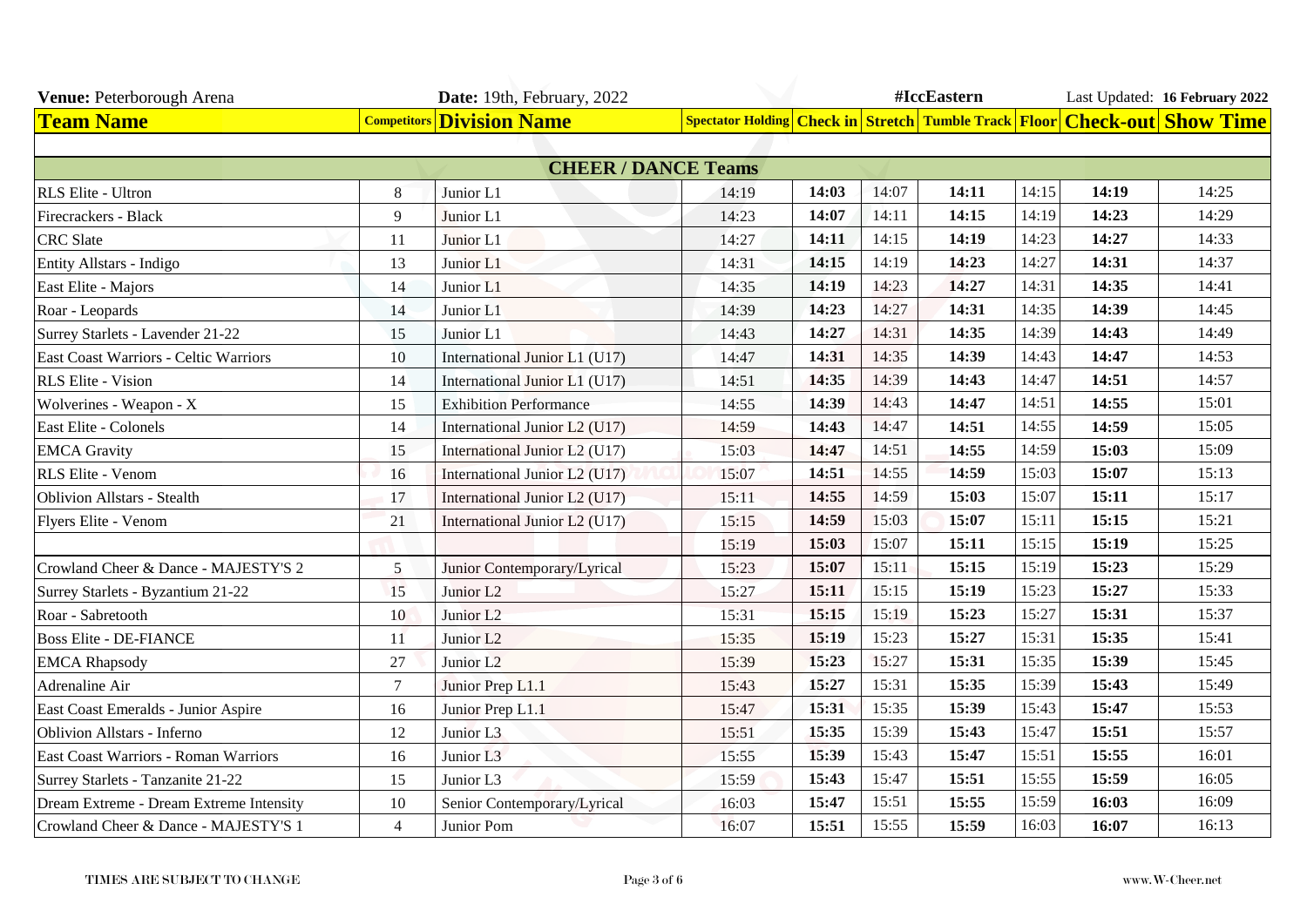| Venue: Peterborough Arena              |                    | Date: 19th, February, 2022    |                                                        |       |       | #IccEastern |       |       | Last Updated: 16 February 2022   |
|----------------------------------------|--------------------|-------------------------------|--------------------------------------------------------|-------|-------|-------------|-------|-------|----------------------------------|
| <b>Team Name</b>                       | <b>Competitors</b> | <b>Division Name</b>          | <b>Spectator Holding Check in Stretch Tumble Track</b> |       |       |             |       |       | <b>Floor Check-out Show Time</b> |
| Roar - Lionesses                       | $\overline{4}$     | Junior Pom                    | 16:11                                                  | 15:55 | 15:59 | 16:03       | 16:07 | 16:11 | 16:17                            |
| <b>EMCA</b> Sweet Ladies               | 22                 | International Junior L4 (U17) | 16:15                                                  | 15:59 | 16:03 | 16:07       | 16:11 | 16:15 | 16:21                            |
| <b>Boss Elite - PASSION</b>            | 11                 | Senior Prop                   | 16:19                                                  | 16:03 | 16:07 | 16:11       | 16:15 | 16:19 | 16:25                            |
|                                        |                    |                               | 16:23                                                  | 16:07 | 16:11 | 16:15       | 16:19 | 16:23 | 16:29                            |
|                                        |                    |                               | 16:27                                                  | 16:11 | 16:15 | 16:19       | 16:23 | 16:27 | 16:33                            |
| Dream Extreme - Dream Extreme Fury     | 9                  | <b>Senior Pom</b>             | 16:31                                                  | 16:15 | 16:19 | 16:23       | 16:27 | 16:31 | 16:37                            |
| East Coast Warriors - Appache Warriors | 10                 | Junior Coed Hip Hop           | 16:35                                                  | 16:19 | 16:23 | 16:27       | 16:31 | 16:35 | 16:41                            |
| Crowland Cheer & Dance - RAWR          | 6                  | Junior Coed Hip Hop           | 16:39                                                  | 16:23 | 16:27 | 16:31       | 16:35 | 16:39 | 16:45                            |
|                                        |                    | <b>Judges Break</b>           |                                                        |       |       |             |       |       |                                  |
| Unity Allstars - Unity Allstars Gold   | 16                 | <b>Exhibition Performance</b> | 16:54                                                  | 16:38 | 16:42 | 16:46       | 16:50 | 16:54 | 17:00                            |
| Nottingham Arrows - Nottingham Arrows  | 21                 | Open L <sub>2</sub>           | 16:58                                                  | 16:42 | 16:46 | 16:50       | 16:54 | 16:58 | 17:04                            |
| Roar - Claw                            | 8                  | Senior L1 (XS)                | 17:02                                                  | 16:46 | 16:50 | 16:54       | 16:58 | 17:02 | 17:08                            |
| Firecrackers - Blaze                   | $\,8\,$            | Senior L1 (XS)                | 17:06                                                  | 16:50 | 16:54 | 16:58       | 17:02 | 17:06 | 17:12                            |
| East Elite - Captains                  | 13                 | Senior L1 (XS)                | 17:10                                                  | 16:54 | 16:58 | 17:02       | 17:06 | 17:10 | 17:16                            |
| Oblivion Allstars - Skye               | 13                 | Senior L1 (XS)                | 17:14                                                  | 16:58 | 17:02 | 17:06       | 17:10 | 17:14 | 17:20                            |
| <b>RLS</b> Elite - Mystique            | 14                 | Senior L1 (XS)                | 17:18                                                  | 17:02 | 17:06 | 17:10       | 17:14 | 17:18 | 17:24                            |
| East Coast Emeralds - Senior Passion   | 15                 | Senior L1 (S_M_L)             | 17:22                                                  | 17:06 | 17:10 | 17:14       | 17:18 | 17:22 | 17:28                            |
| <b>Wolverines - Fantomex</b>           | 16                 | Senior L1 (S_M_L)             | 17:26                                                  | 17:10 | 17:14 | 17:18       | 17:22 | 17:26 | 17:32                            |
| <b>CRC</b> Obsidian                    | $\overline{7}$     | Senior L2 (XS) A              | 17:30                                                  | 17:14 | 17:18 | 17:22       | 17:26 | 17:30 | 17:36                            |
| <b>TKT</b> Cheerleading - Kryptonite   | 10                 | Senior L2 (XS) A              | 17:34                                                  | 17:18 | 17:22 | 17:26       | 17:30 | 17:34 | 17:40                            |
| East Coast Emeralds - Senior Extreme   | 10                 | Senior L2 (XS) A              | 17:38                                                  | 17:22 | 17:26 | 17:30       | 17:34 | 17:38 | 17:44                            |
| Roar - Pride                           | <sup>11</sup>      | Senior L2 (XS) A              | 17:42                                                  | 17:26 | 17:30 | 17:34       | 17:38 | 17:42 | 17:48                            |
| East Elite - Generals                  | 12                 | Senior L2 (XS) A              | 17:46                                                  | 17:30 | 17:34 | 17:38       | 17:42 | 17:46 | 17:52                            |
| <b>Adrenaline Rush</b>                 | 13                 | Senior L2 (XS) B              | 17:50                                                  | 17:34 | 17:38 | 17:42       | 17:46 | 17:50 | 17:56                            |
| <b>Oblivion Allstars - Cyan</b>        | 13                 | Senior L2 (XS) B              | 17:54                                                  | 17:38 | 17:42 | 17:46       | 17:50 | 17:54 | 18:00                            |
| Wolverines - Queen X                   | 14                 | Senior L2 (XS) B              | 17:58                                                  | 17:42 | 17:46 | 17:50       | 17:54 | 17:58 | 18:04                            |
| Crowland Cheer & Dance - LADY LUX      | 14                 | Senior L2 (XS) B              | 18:02                                                  | 17:46 | 17:50 | 17:54       | 17:58 | 18:02 | 18:08                            |
| <b>Entity Allstars - Azure</b>         | 14                 | Senior L2 (XS) B              | 18:06                                                  | 17:50 | 17:54 | 17:58       | 18:02 | 18:06 | 18:12                            |
| RLS Elite - Lady Deathstrike           | 17                 | Senior L2 (S_M_L)             | 18:10                                                  | 17:54 | 17:58 | 18:02       | 18:06 | 18:10 | 18:16                            |
| Surrey Starlets - Wisteria 21-22       | 19                 | Senior L2 (S_M_L)             | 18:14                                                  | 17:58 | 18:02 | 18:06       | 18:10 | 18:14 | 18:20                            |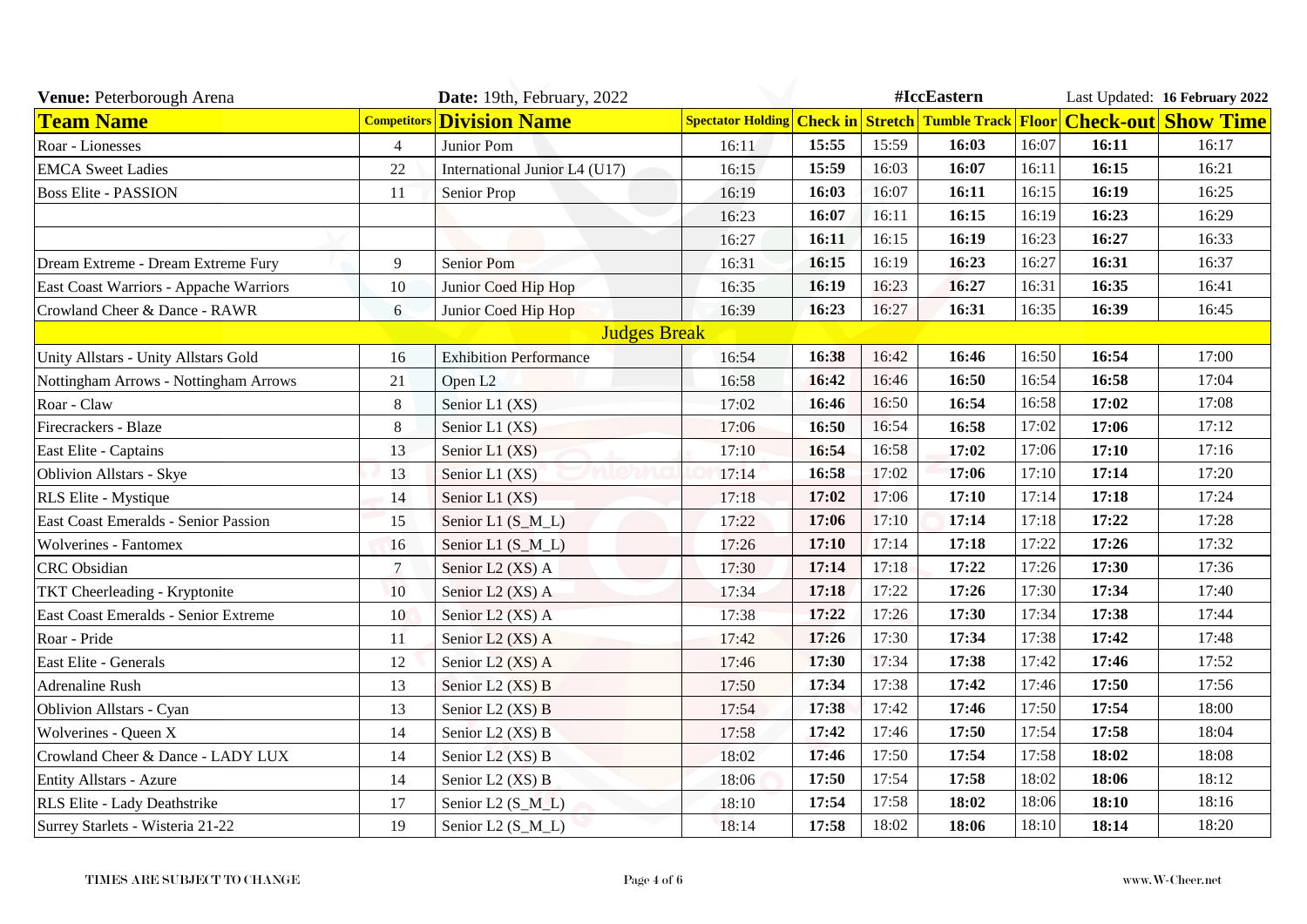| Venue: Peterborough Arena               |                    | Date: 19th, February, 2022          |       | #IccEastern |       |       |       |       | Last Updated: 16 February 2022                                            |
|-----------------------------------------|--------------------|-------------------------------------|-------|-------------|-------|-------|-------|-------|---------------------------------------------------------------------------|
| <b>Team Name</b>                        | <b>Competitors</b> | <b>Division Name</b>                |       |             |       |       |       |       | Spectator Holding Check in Stretch Tumble Track Floor Check-out Show Time |
| East Coast Warriors - Odysieus Warriors | 15                 | Senior L2 (S_M_L)                   | 18:18 | 18:02       | 18:06 | 18:10 | 18:14 | 18:18 | 18:24                                                                     |
|                                         |                    |                                     | 18:22 | 18:06       | 18:10 | 18:14 | 18:18 | 18:22 | 18:28                                                                     |
|                                         |                    |                                     | 18:26 | 18:10       | 18:14 | 18:18 | 18:22 | 18:26 | 18:32                                                                     |
| <b>Boss Elite - ULTRAVIOLET</b>         | 13                 | Senior L3 (XS)                      | 18:30 | 18:14       | 18:18 | 18:22 | 18:26 | 18:30 | 18:36                                                                     |
| Marshals Cheer & Dance Pretty Bullets   | 15                 | Senior L3 (XS)                      | 18:34 | 18:18       | 18:22 | 18:26 | 18:30 | 18:34 | 18:40                                                                     |
| <b>RLS Elite - Colossus</b>             | 14                 | Senior L3 (XS)                      | 18:38 | 18:22       | 18:26 | 18:30 | 18:34 | 18:38 | 18:44                                                                     |
| Wolverines - Miss Karma                 | 15                 | Senior L3 (S_M_L)                   | 18:42 | 18:26       | 18:30 | 18:34 | 18:38 | 18:42 | 18:48                                                                     |
| East Coast Emeralds - Senior Legacy     | 15                 | Senior L3 (S_M_L)                   | 18:46 | 18:30       | 18:34 | 18:38 | 18:42 | 18:46 | 18:52                                                                     |
| Surrey Starlets - Violet 21-22          | 25                 | Senior L3 (S_M_L)                   | 18:50 | 18:34       | 18:38 | 18:42 | 18:46 | 18:50 | 18:56                                                                     |
| <b>Oblivion Allstars - Vortex</b>       | 16                 | Senior L4                           | 18:54 | 18:38       | 18:42 | 18:46 | 18:50 | 18:54 | 19:00                                                                     |
| <b>EMCA</b> Magic                       | 24                 | Senior L4.2                         | 18:58 | 18:42       | 18:46 | 18:50 | 18:54 | 18:58 | 19:04                                                                     |
| <b>Oblivion Allstars - Nemesis</b>      | 16                 | Senior Prep L2.1                    | 19:02 | 18:46       | 18:50 | 18:54 | 18:58 | 19:02 | 19:08                                                                     |
| East Elite - Corporals                  | 15                 | Senior Coed L3                      | 19:06 | 18:50       | 18:54 | 18:58 | 19:02 | 19:06 | 19:12                                                                     |
| Wolverines - X Force                    | 11                 | Senior Coed L4                      | 19:10 | 18:54       | 18:58 | 19:02 | 19:06 | 19:10 | 19:16                                                                     |
| RLS Elite - Carnage                     | 15                 | Senior Coed L4                      | 19:14 | 18:58       | 19:02 | 19:06 | 19:10 | 19:14 | 19:20                                                                     |
| <b>Oblivion Allstars - X</b>            | 19                 | International Open Coed 16 L5       | 19:18 | 19:02       | 19:06 | 19:10 | 19:14 | 19:18 | 19:24                                                                     |
|                                         |                    |                                     | 19:22 | 19:06       | 19:10 | 19:14 | 19:18 | 19:22 | 19:28                                                                     |
| <b>EMCA C-Lebrities</b>                 | 22                 | <b>International Open Coed 4 L5</b> | 19:26 | 19:10       | 19:14 | 19:18 | 19:22 | 19:26 | 19:32                                                                     |
|                                         |                    |                                     | 19:30 | 19:14       | 19:18 | 19:22 | 19:26 | 19:30 | 19:36                                                                     |
| Surrey Starlets - Mulberry 21-22        | 19                 | <b>International Open Coed L4</b>   | 19:34 | 19:18       | 19:22 | 19:26 | 19:30 | 19:34 | 19:40                                                                     |
|                                         |                    |                                     | 19:38 | 19:22       | 19:26 | 19:30 | 19:34 | 19:38 | 19:44                                                                     |
| Marshals Cheer & Dance Major6           | 18                 | <b>International Open Coed L6NT</b> | 19:42 | 19:26       | 19:30 | 19:34 | 19:38 | 19:42 | 19:48                                                                     |
|                                         |                    |                                     | 19:46 | 19:30       | 19:34 | 19:38 | 19:42 | 19:46 | 19:52                                                                     |
| East Elite - Snipers                    | 13                 | <b>International Open L3NT</b>      | 19:50 | 19:34       | 19:38 | 19:42 | 19:46 | 19:50 | 19:56                                                                     |
|                                         |                    |                                     | 19:54 | 19:38       | 19:42 | 19:46 | 19:50 | 19:54 | 20:00                                                                     |
| <b>EMCA</b> Scandal                     | 17                 | <b>International Open L3NT</b>      | 19:58 | 19:42       | 19:46 | 19:50 | 19:54 | 19:58 | 20:04                                                                     |
|                                         |                    |                                     | 20:02 | 19:46       | 19:50 | 19:54 | 19:58 | 20:02 | 20:08                                                                     |
| Wolverines - X Club                     | 19                 | <b>International Open L3NT</b>      | 20:06 | 19:50       | 19:54 | 19:58 | 20:02 | 20:06 | 20:12                                                                     |
|                                         |                    |                                     | 20:10 | 19:54       | 19:58 | 20:02 | 20:06 | 20:10 | 20:16                                                                     |
| East Coast Emeralds - Courag3ous        | 21                 | <b>International Open L3NT</b>      | 20:14 | 19:58       | 20:02 | 20:06 | 20:10 | 20:14 | 20:20                                                                     |